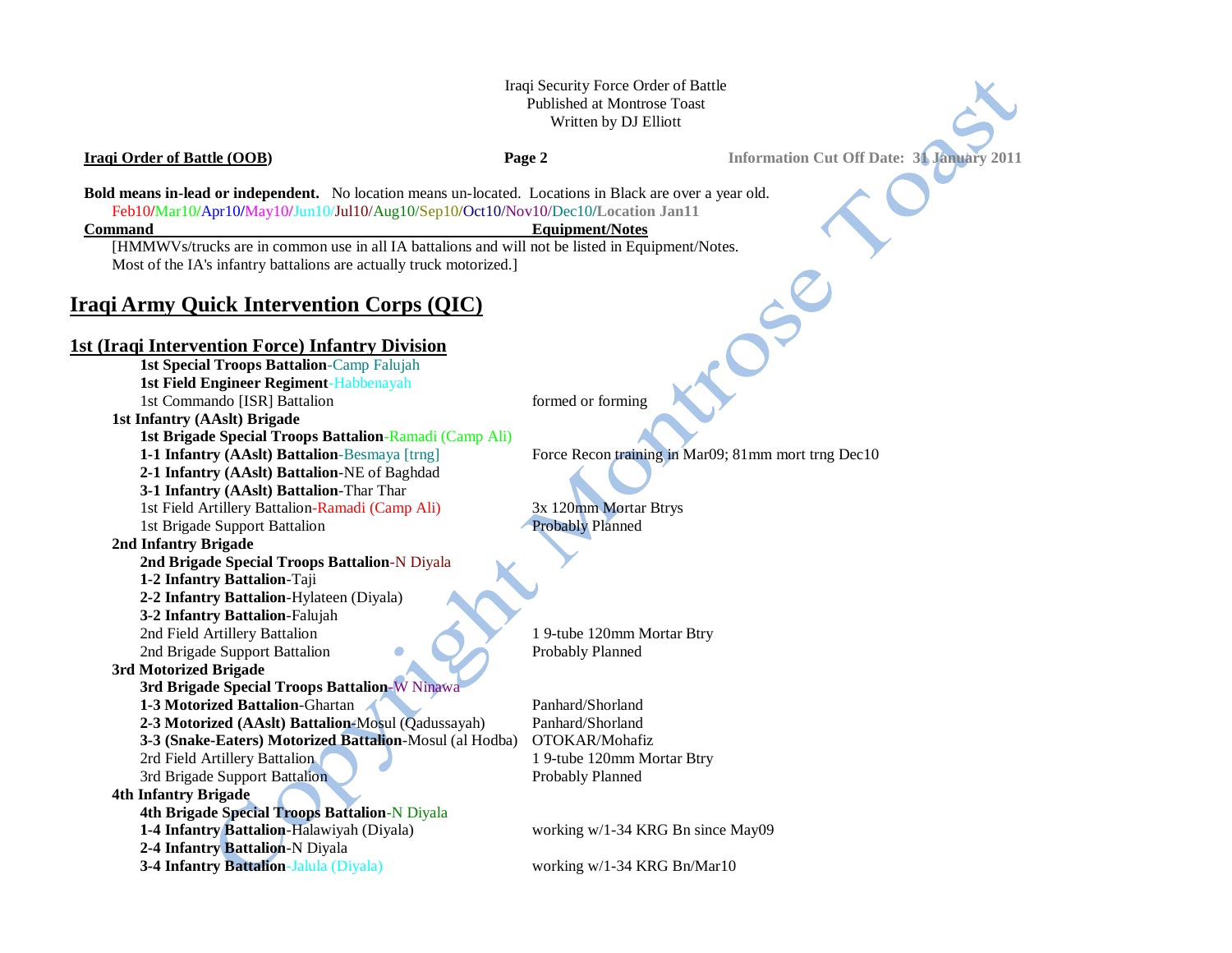| <b>4-4 Infantry Battalion-N Diyala</b><br>4th Field Artillery Battalion | working w/4-4 KRG Bn/May10<br>1 9-tube 120mm Mortar Btry |
|-------------------------------------------------------------------------|----------------------------------------------------------|
| 4th Brigade Support Battalion                                           | Probably Planned                                         |
| 1st Field Artillery Regiment                                            |                                                          |
| 1st Field Artillery Regiment HQ Company                                 | Probable planned                                         |
| Field Artillery Battalion                                               | Planned IOC 2010/11                                      |
| Field Artillery Battalion                                               | Planned IOC 2010/11                                      |
| 1st FA Support Battalion                                                | Planned IOC 2010/11                                      |
| <b>1st Transportation and Provisioning Brigade</b>                      |                                                          |
| <b>1st Location Command-Habbenayah</b>                                  |                                                          |
| 1st Base Defense Unit (MP Bn) - Habbenayah                              |                                                          |
| 1st Field Factory (Maint Bn) - Habbenayah                               |                                                          |
| 1st Motor Transport Regiment-Diyala Province                            | 300x Hvy Truck                                           |
| 1st Training Center (Bn) -Habbenayah                                    |                                                          |
| <b>4th Infantry Division</b>                                            |                                                          |
| <b>4th Special Troops Battalion-Tikrit</b>                              | Otokar                                                   |
| 4th Field Engineer Regiment-Tikrit                                      | <b>ILAV</b>                                              |
| 4th Commando [ISR] Battalion-Tuz                                        |                                                          |
| 14th Motorized (AAslt) Brigade                                          | C <sub>1</sub>                                           |
| 14th Brigade Special Troops Battalion-Bayji (Siniya)                    |                                                          |
| 1-14 Motorized (AAslt) Battalion-Sharqat                                | Otokar                                                   |
| 2-14 Motorized (AAslt) Battalion-Tikrit                                 | DZIK3                                                    |
| 3-14 Infantry (AAslt) Battalion-East Salahadin Province                 |                                                          |
| 4-14 Motorized (AAslt) Battalion-East Salahadin Province                | DZIK3                                                    |
| 14th Field Artillery Battalion-Latifiyah (trng)                         | Mortar Bn; no howitzer yet                               |
| 14th Brigade Support Battalion                                          | <b>Probably Planned</b>                                  |
| <b>16th Infantry Brigade</b>                                            |                                                          |
| 16th Brigade Special Troops Battalion-Tuz                               |                                                          |
| 1-16 Infantry Battalion-Samarra                                         |                                                          |
| 2-16 Infantry (AAslt) Battalion-Chamchamal                              |                                                          |
| 3-16 Infantry Battalion-Tuz                                             |                                                          |
| 4-16 Infantry Battalion-Tuz                                             |                                                          |
| 16th Field Artillery Battalion                                          | 1 9-tube 120mm Mortar Btry                               |
| 16th Brigade Support Battalion                                          | Probably Planned                                         |
| 17th Infantry Brigade                                                   |                                                          |
| 17th Brigade Special Troops Battalion-Hamayyid                          |                                                          |
| 1-17 Infantry Battalion-Samarra                                         |                                                          |
| 2-17 Infantry Battalion-FOB Paliwoda (Near Balad)                       |                                                          |
| 3-17 Infantry (AAslt) Battalion-Jazeera                                 |                                                          |
| 4-17 Infantry Battalion-Balad                                           |                                                          |
| 17th Field Artillery Battalion                                          | 1 9-tube 120mm Mortar Btry                               |
| 17th Brigade Support Battalion                                          | Probably Planned                                         |
| <b>48th Infantry Brigade</b>                                            |                                                          |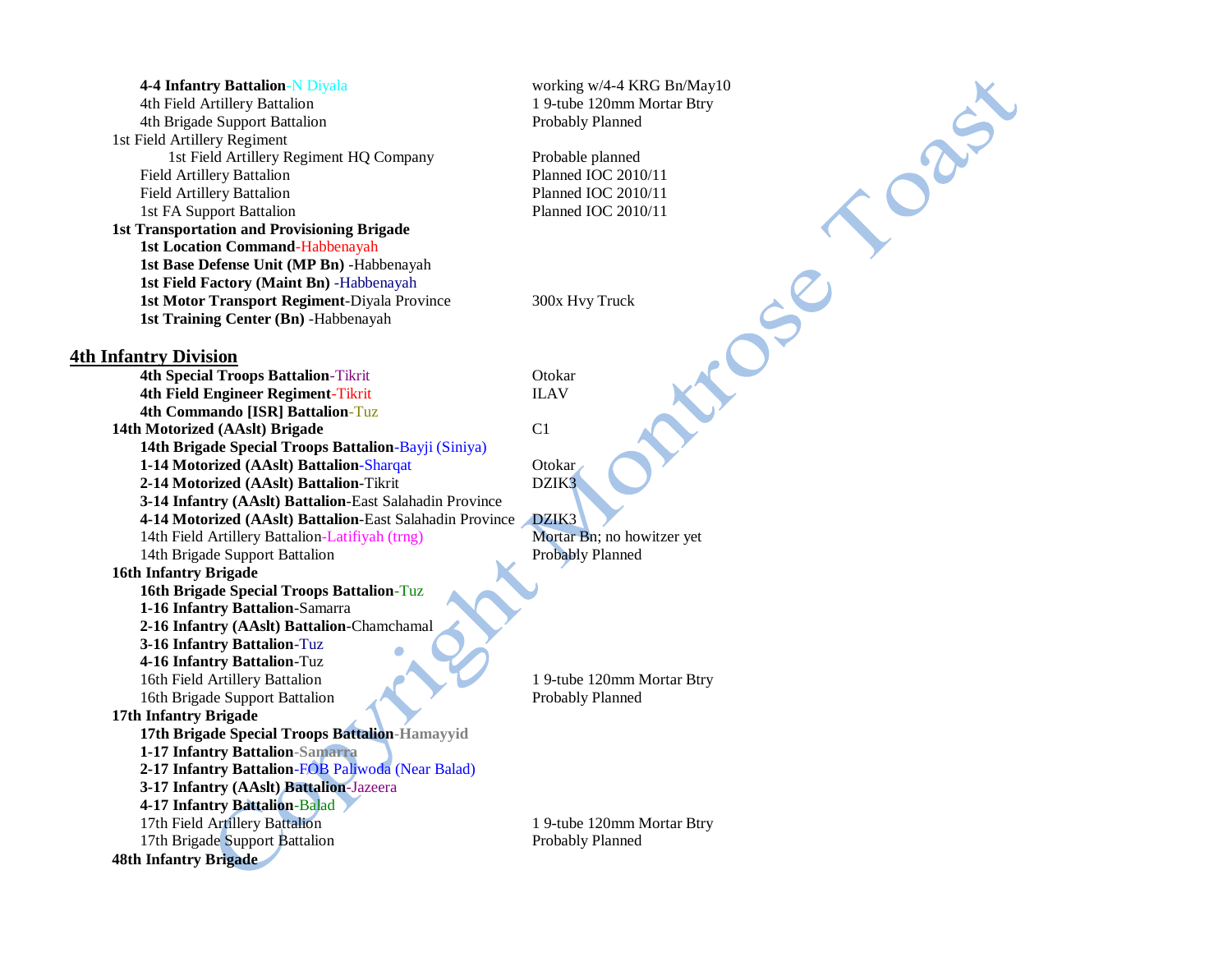**48th Brigade Special Troops Battalion**-Tikrit **1-48 Infantry Battalion**-Bayji **2-48 Infantry Battalion**-Kirkuk (K1) **3-48 Infantry Battalion**-Kirkuk (K1) 48th Field Artillery Battalion-Al Siniyah (Bayji) 3x 120mm Mortar Btrys 48th Brigade Support Battalion Probably Planned 4th Field Artillery Regiment 4th Field Artillery Regiment HQ Company Probable planned Field Artillery Battalion Planned IOC 2010/11 Field Artillery Battalion **Planned IOC 2010/11** 4th FA Support Battalion Planned IOC 2010/11 **4th Transportation and Provisioning Brigade 4th Location Command**-Tikrit **4th Base Defense Unit (MP Bn)** -Tikrit **Otokar 4th Field Factory (Maint Bn)** -Tikrit company strength in 2009 **4th Motor Transport Regiment-Tikrit 300x Hvy Truck 4th Training Center (Bn)** -Tikrit

## **7th Infantry Division**

**7th Special Troops Battalion**-Camp Mejid (Al Asad) **7th Field Engineer Regiment**-Camp Mejid (Al Asad) **7th Commando [ISR] Battalion**-Rawah **26th Infantry (AAslt) Brigade 26th Brigade Special Troops Battalion-Q-west 1-26 Infantry (AAslt) Battalion**-Q-west **2-26 Infantry (AAslt) Battalion**-Q-west **3-26 Infantry (AAslt) Battalion**-Q-west 26th Field Artillery Battalion 1 9-tube 120mm Mortar Btry 26th Brigade Support Battalion Probably Planned **27th Infantry (AAslt) Brigade 27th Brigade Special Troops Battalion-Bagd 1-27 Infantry (AAslt) Battalion**-Hit **2-27 Infantry (AAslt) Battalion**-Hit **3-27 Infantry (AAslt) Battalion**-Hit **4-27 Infantry (AAslt) Battalion**-Hit 27th Field Artillery Battalion-Al Asad 1 9-tube 120mm Mortar Btry; trng on how 27th Brigade Support Battalion Probably Planned **28th Infantry Brigade 28th Brigade Special Troops Bn-Camp Mejid (Al Asad trng) 1-28 Infantry Battalion**-Camp Hamza **2-28 Infantry Battalion-Camp Mejid (Al Asad trng) 3-28 Infantry Battalion**-Camp Hamza 28th Field Artillery Battalion 1 9-tube 120mm Mortar Btry 28th Brigade Support Battalion **Probably Planned** 

DRAIN

 $S^{\mathcal{C}}$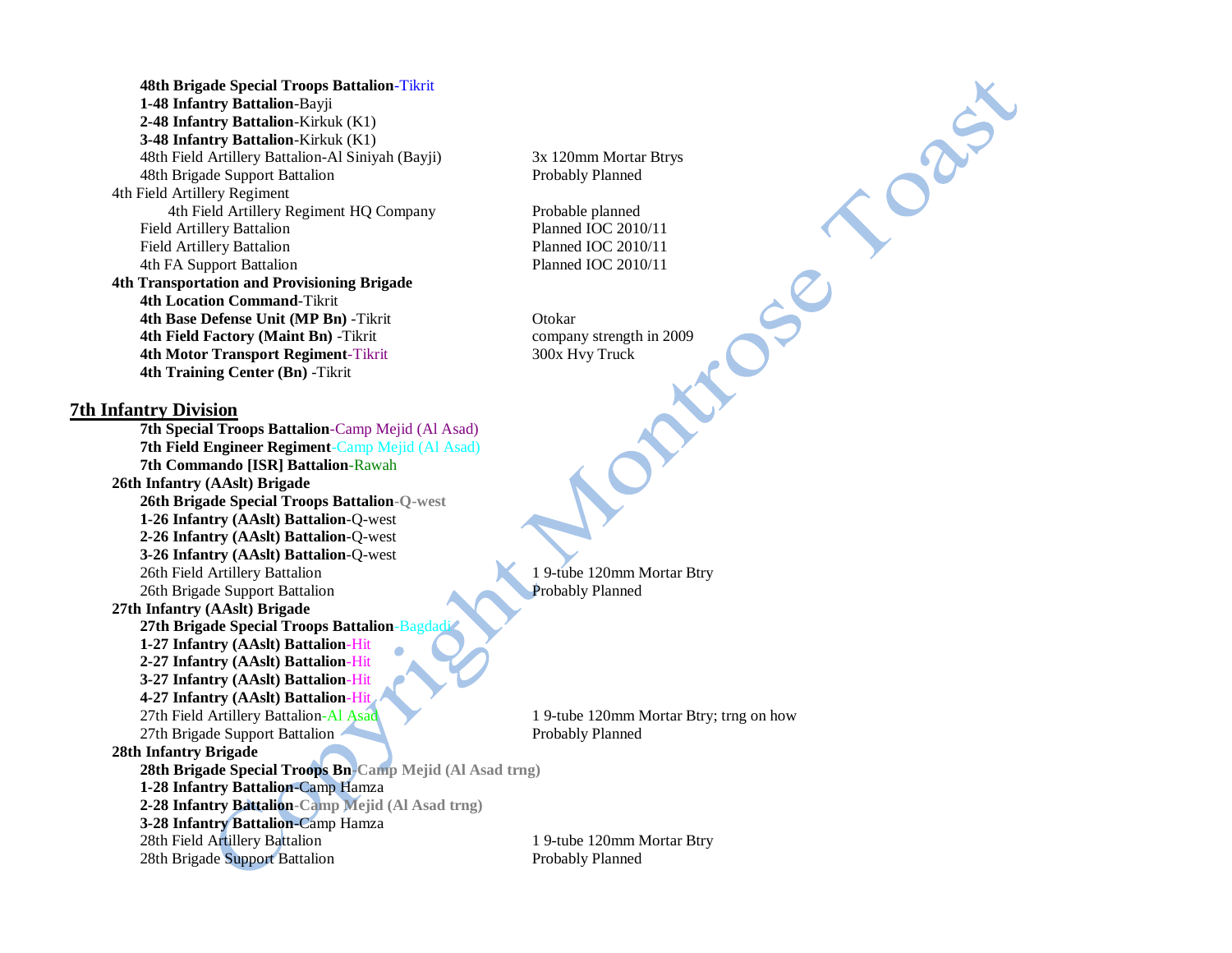| 29th Mechanized Brigade                                  |                              |
|----------------------------------------------------------|------------------------------|
| 29th Brigade Special Troops Battalion-Rutbah             |                              |
| 1-29 Mechanized Battalion-Habbenayah                     | BMP1                         |
| 2-29 Mechanized Battalion-Habbenayah                     | BMP1                         |
| 3-29 Infantry (AAslt) Battalion-Besmaya                  | Converting to CAB? Tanks?    |
| 29th Field Artillery Battalion                           | 1 9-tube 120mm Mortar Btry   |
| 29th Brigade Support Battalion                           | Probably Planned             |
| 7th Field Artillery Regiment                             |                              |
| 7th Field Artillery Regiment HQ Company                  | Probable planned             |
| <b>Field Artillery Battalion</b>                         | Planned IOC 2010/11          |
| <b>Field Artillery Battalion</b>                         | Planned IOC 2010/11          |
| 7th FA Support Battalion                                 | Planned IOC 2010/11          |
| <b>7th Transportation and Provisioning Brigade</b>       |                              |
| 7th Location Command-Camp Mejid (Al Asad)                |                              |
| 7th Base Defense Unit (MP Bn) -Camp Mejid (Al Asad)      |                              |
| 7th Field Factory (Maint Bn) -Camp Mejid (Al Asad)       | tracked/wheeled Maint        |
| 7th Motor Transport Regiment - Camp Mejid (Al Asad)      | 300x Hvy Truck               |
| 7th Training Center (Bn) -Camp Mejid (Al Asad)           | New Facilities open 20 Nov   |
| <b>9th Armored Division</b>                              | Moved HQ from Taji Fall10    |
| 9th Special Troops Battalion-Hammer/Besmaya              |                              |
| 9th Field Engineer Regiment-Taji                         | <b>ILAV</b>                  |
| 9th Commando [ISR] Battalion                             | formed or forming            |
| 34th (Desert Lions) Mechanized Brigade                   |                              |
| 34th Brigade Special Troops Battalion-Taji               | <b>ILAV</b>                  |
| 1-34 Mechanized (AAslt) Battalion-E Baghdad              | MTLB xfer to ?; conv to CA   |
| 2-34 Battalion [decomissioned pending conversion]        | T72s xfered to 5-37 Bn;      |
| 3-34 Battalion [decomissioned pending conversion]        | T55s xfered to 6-37 Bn;      |
| 4-34 Mechanized Recon (AAslt) Bn-SE Baghdad (JSS Cleary) | Talha; redesignated/con      |
| 34th Field Artillery Battalion-Taji                      | 1 btry salv D30-operational? |
| 34th Brigade Support Battalion-Taji                      | <b>BREM</b>                  |
| 35th Armored Brigade                                     |                              |
| 35th Brigade Special Troops Battalion-Besmaya            | <b>ILAV</b>                  |
| 1-35 Tank Regiment [CAB] -Besmaya (trng)                 | T72s xfer to?                |
| 2-35 Tank Regiment [CAB] -Salman Pak                     | T72s xfer to?                |
| 3-35 Mechanized Recon Bn [decom'd pending conversion]    | BTR4; BMP1s xfer to 1-33     |
| 4-35 Tank Regiment [CAB] -JSS Al Rasheed                 | M113; M1A1 refresher Trng    |
| 35th Field Artillery Battalion-Taji                      | 1 btry salv D30-operational? |
| 35th Brigade Support Battalion-Taji                      | <b>BREM</b>                  |
| 36th Armored Brigade                                     |                              |
| 36th Brigade Special Troops Battalion-Taji               | <b>ILAV</b>                  |
| 1-36 Tank Regiment [CAB] [decom'd pending conversion]    | T55s xfer to 12/3 Bde? M1A   |
| 2-36 Battalion [decomissioned pending conversion]        | BMP1s xfer to 2-22/6 Bn?     |
| 3-36 Tank Regiment [CAB] -Taji                           | T72s xfer to?                |

ORIS

 $e^{c}$ **7th Field Factory (Maint Bn)** -Camp Mejid (Al Asad) tracked/wheeled Maint 00x Hvy Truck **7th Training Center (Braining Center Associates Center Access** 

**1TLB** xfer to ?; conv to CAB?  $72s$  xfered to 5-37 Bn; 55s xfered to 6-37 Bn; Talha; redesignated/conv to CAB? btry salv D30-operational?; 3x btrys 120mm mortars

1-72s xfer to ? 72s xfer to ? 3TR4; BMP1s xfer to 1-33 Bn?; BTR4 trng Sep10 4113; M1A1 refresher Trng Jul-Oct10; redesignated? btry salv D30-operational?; 3x btrys 120mm mortars

 $155s$  xfer to  $12/3$  Bde? M1A1 maint trng. MP1s xfer to 2-22/6 Bn?